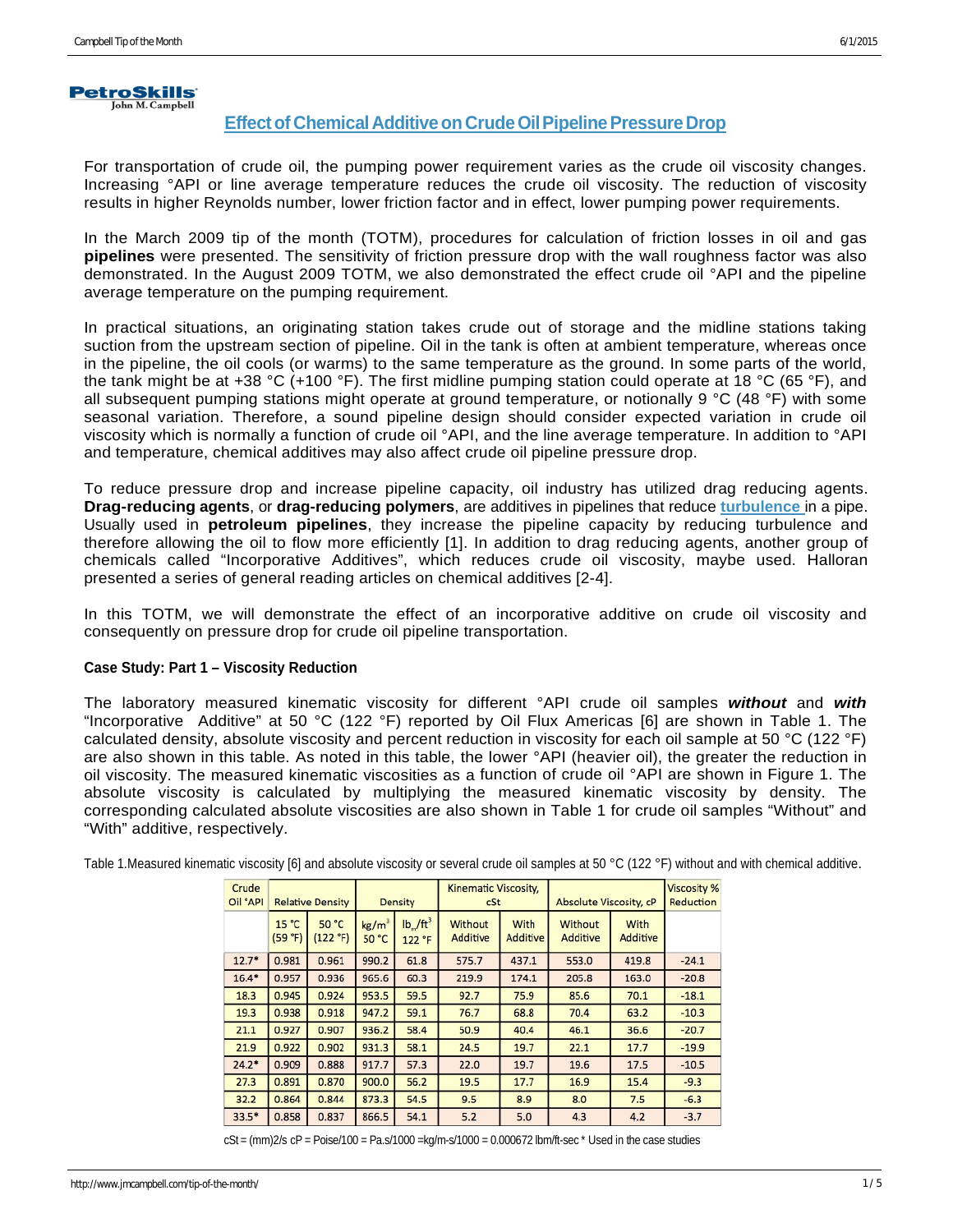

Figure 1. Effect of chemical additive on crude oil absolute viscosity at 50°C (122 °F)

The absolute viscosities (μ) at 50 °C (122 °F) are fitted to a quadratic equation as follows:

| $\mu = e^{(12.1796 - 0.5485API + 0.007074API^*)}$ | For crude without additive | (1) |
|---------------------------------------------------|----------------------------|-----|
| $\mu = e^{(11.7633 - 0.5365API + 0.00705API^2)}$  | For crude with additive    | (2) |

The absolute viscosities and the fitted correlations are shown in Figures 2 and 3 for crude oil samples "without" and "with" chemical additive, respectively.

### **Case Study:Part 2 – Pressure DropCalculations**

For a case study, we will consider a 55 km (34.18 miles) pipeline with an outside diameter of 406.4 mm (16 in) carrying crude oil with two separate flow rates of 7,950 and 15,900 m3/d (50,000 and 100,000 bbl/day). The wall thickness was estimated to be 5.7 mm (0.225 in). The wall roughness is 46 microns (0.0018 in) or a relative roughness (ε/D) of 0.0001. The procedures outlined in the March 2009 TOTM were used to calculate the line pressure drop due to friction. Since the objective is to study the effect of incorporative chemical additive, we will ignore elevation change.

It is also assumed the line temperature is constant at 50 °C (122 °F). The change in pressure drop (ΔP) due to changes in crude oil viscosity for this case study will be calculated and presented in the following sections.



Figure 2. Measured absolute viscosity at 50°C (122 °F) for crude oils without chemical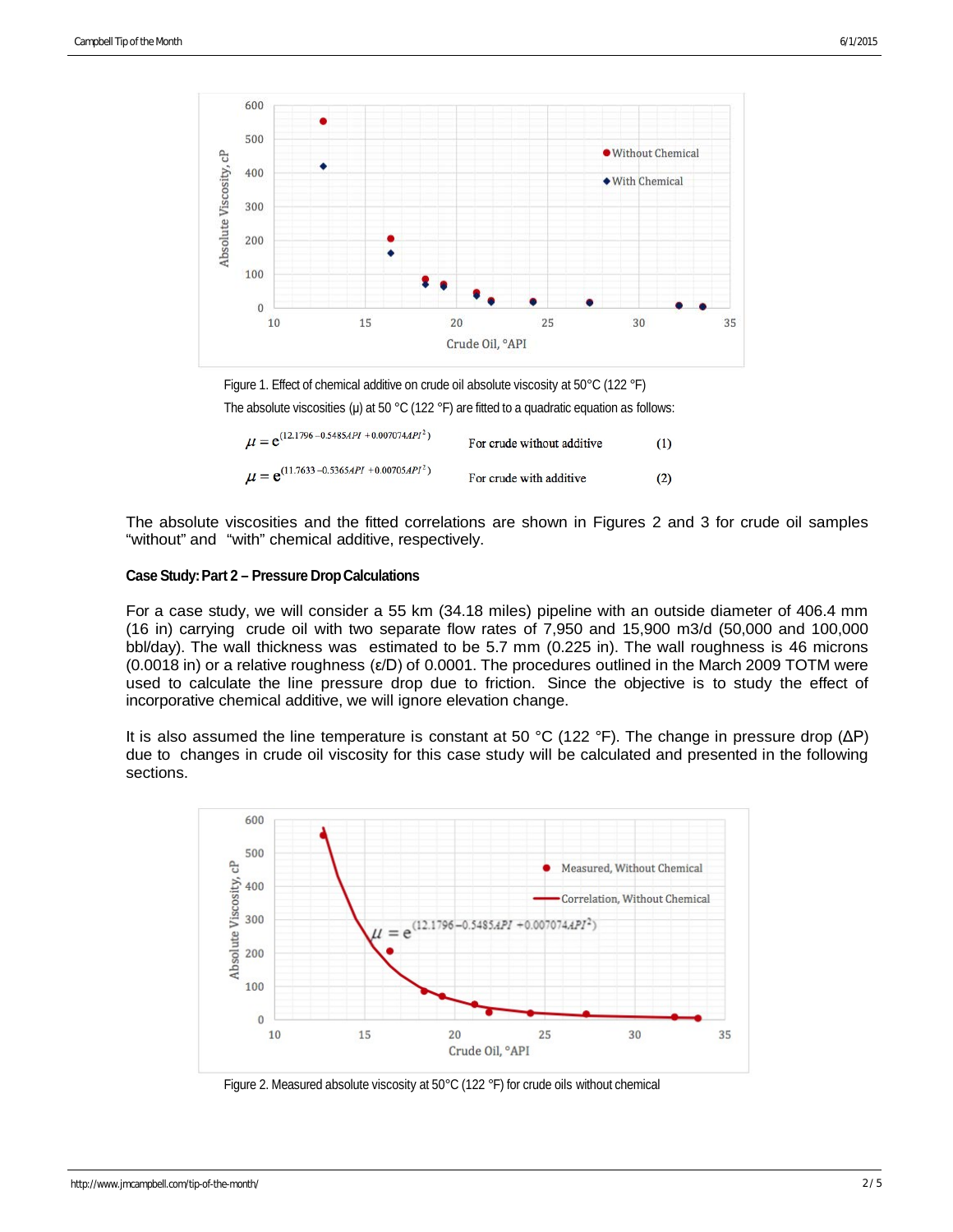

Figure 3. Measured absolute viscosity at 50°C (122 °F) for crude oils with chemical

Tables 2a and 2b show the calculated pressure drop for four different crude oils with varying viscosities in System International (SI) and field units (FPS – Foot, Pound and Second), respectively. The measured absolute viscosities were used to calculate pressure drops for all cases. The oil flow rate is 7,950 m3/d (50,000 bbl/day). Table 2 indicates that by using incorporative additives a reduction of up to 24% in pressure drop is achieved for this case study. The results in this table also indicate that the percent reduction in pressure drop (0.5% for the lightest oil) is not as high as the percent reduction in viscosity (3.7% for the lightest oil). Another observation is that the reduction in viscosity and consequently in pressure drop for light crudes oils is not as significant as for the heavy crudes.

Table 2a. Pipeline pressure drop for four different crude oils without and with additive at 50 °C and oil flow rate of 7,950 m3/d

| $^{\circ}$ API<br>Gravity | Density                    | $\mu$ , $cP$ |       | $\mu\%$   | $\Delta P$ , MPa |       | $\Delta P\%$ | $\Delta P/L$ , kPa/km |      |
|---------------------------|----------------------------|--------------|-------|-----------|------------------|-------|--------------|-----------------------|------|
|                           | $\rho$ , kg/m <sup>3</sup> | Without      | With  | Reduction | Without          | With  | Reduction    | Without               | With |
| 12.7                      | 960.5                      | 553.0        | 419.8 | $-24.08$  | 4.684            | 3.555 | $-24.10$     | 85                    | 65   |
| 16.4                      | 936.0                      | 205.8        | 163   | $-20.80$  | 1.743            | 1.381 | $-20.77$     | 32                    | 25   |
| 24.2                      | 888.0                      | 19.6         | 17.5  | $-10.49$  | 1.057            | 1.031 | $-2.41$      | 19                    | 19   |
| 33.5                      | 836.8                      | 4.33         | 4.17  | $-3.68$   | 0.775            | 0.771 | $-0.49$      | 14                    | 14   |

Table 2b. Pipeline pressure drop for four different crude oils without and with additive at 122 °F and oil flow rate of 50,000 bbl/day

| $^{\circ}$ API<br>Gravity | Density              | $\mu$ , $lb_m/ft$ -sec |       |                      | $\Delta P$ , psia |      |                           | $\Delta P/L$ , psi/mile |                |
|---------------------------|----------------------|------------------------|-------|----------------------|-------------------|------|---------------------------|-------------------------|----------------|
|                           | $\rho$ , $lb_m/ft^3$ | Without                | With  | $\mu\%$<br>Reduction | Without           | With | $\Delta P\%$<br>Reduction | Without                 | With           |
| 12.7                      | 59.9                 | 0.372                  | 0.282 | $-24.08$             | 679               | 515  | $-24.10$                  | 20                      | 15             |
| 16.4                      | 58.4                 | 0.138                  | 0.110 | $-20.80$             | 253               | 200  | $-20.77$                  |                         | 6              |
| 24.2                      | 55.4                 | 0.013                  | 0.012 | $-10.49$             | 153               | 149  | $-2.41$                   | 4                       | $\overline{4}$ |
| 33.5                      | 52.2                 | 0.003                  | 0.003 | $-3.68$              | 112               | 112  | $-0.49$                   | 3                       | 3              |

Table 2c. Reynolds number and friction factor for the cases in Table 2a and 2b

| $^{\circ}$ API<br>Gravity | <b>Reynolds Number</b> |       |           | <b>Flow Regime</b> | <b>Moody Friction Factor</b> |        |  |
|---------------------------|------------------------|-------|-----------|--------------------|------------------------------|--------|--|
|                           | Without                | With  | Without   | With               | Without                      | With   |  |
| 12.7                      | 515                    | 679   | Laminar   | Laminar            | 0.124                        | 0.094  |  |
| 16.4                      | 1349                   | 1703  | Laminar   | Laminar            | 0.0470                       | 0.0380 |  |
| 24.2                      | 13440                  | 15050 | Turbulent | Turbulent          | 0.0303                       | 0.0296 |  |
| 33.5                      | 57320                  | 59520 | Turbulent | Turbulent          | 0.0236                       | 0.0235 |  |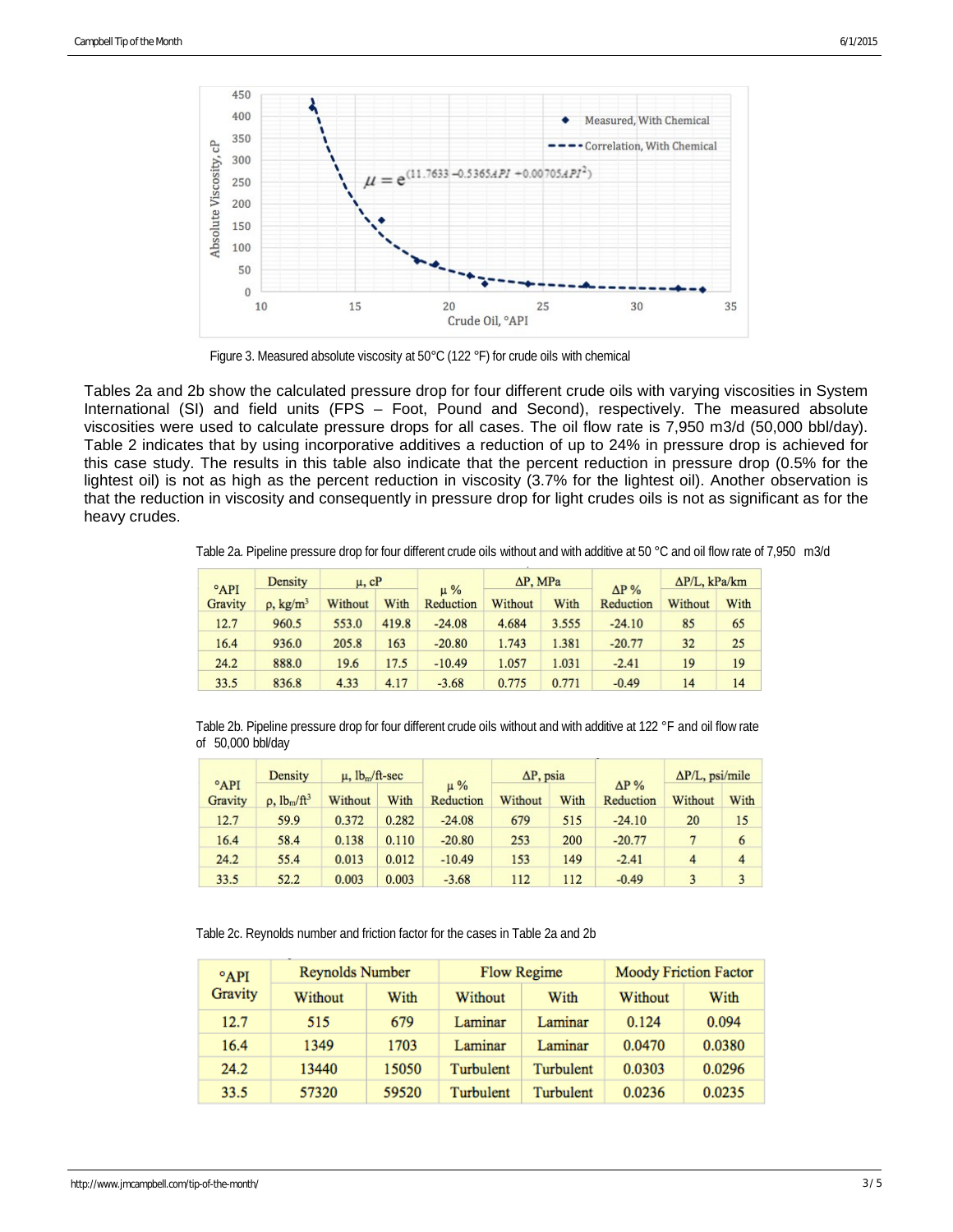Similarly, for an oil flow rate of 15,900 m3/d (100,000 bbl/day), Tables 3a and 3b show the calculated pressure drop for the same four crude oils with varying viscosities. Tables 3a and 3b indicate that as flow rates are increased, less reduction in pressure drop is obtainable if the flow becomes turbulent. For the case of 16.4 °API, the reduction in pressure drop is 6.6% compared to 20.7 reduction when the flow rate was of 7,950 m3/d (50,000 bbl/day). The calculated Reynolds number, Moody friction factors for the cases of lower and higher oil flow rates are shown in Tables 2c and 3c, respectively.

> Table 3a. Pipeline pressure drop for four different crude oils without and with additive at 50 °C and oil flow rate of 15,900 m3/d

| $^{\circ}$ API | Density                 | $\mu$ , $cP$ |       | $\mu\%$   | $\Delta P$ , MPa |       | $AP\%$    | $\Delta$ P/L, kPa/km |      |
|----------------|-------------------------|--------------|-------|-----------|------------------|-------|-----------|----------------------|------|
| Gravity        | $p$ , kg/m <sup>3</sup> | Without      | With  | Reduction | Without          | With  | Reduction | Without              | With |
| 12.7           | 960.5                   | 553.0        | 419.8 | $-24.08$  | 9.367            | 7.111 | $-24.08$  | 170                  | 129  |
| 16.4           | 936.0                   | 205.8        | 163   | $-20.80$  | 6.734            | 6.290 | $-6.59$   | 122                  | 114  |
| 24.2           | 888.0                   | 19.6         | 17.5  | $-10.49$  | 3.690            | 3.618 | $-1.94$   | 67                   | 66   |
| 33.5           | 836.8                   | 4.33         | 4.17  | $-3.68$   | 2.877            | 2.868 | $-0.32$   | 52                   | 52   |

Table 3b. Pipeline pressure drop for four different crude oils without and with additives at 122 °F and oil flow rate of 100,000 bbl/day

| $^{\circ}$ API<br>Gravity | Density              | $\mu$ , $lb_m/ft$ -sec |       |                      | $\Delta P$ , psia |      |                           | $\Delta P/L$ , psi/mile |      |
|---------------------------|----------------------|------------------------|-------|----------------------|-------------------|------|---------------------------|-------------------------|------|
|                           | $\rho$ , $lb_m/ft^3$ | Without                | With  | $\mu\%$<br>Reduction | Without           | With | $\Delta P\%$<br>Reduction | Without                 | With |
| 12.7                      | 59.9                 | 0.372                  | 0.282 | $-24.08$             | 1358              | 1031 | $-24.08$                  | 40                      | 30   |
| 16.4                      | 58.4                 | 0.138                  | 0.110 | $-20.80$             | 976               | 912  | $-6.59$                   | 29                      | 27   |
| 24.2                      | 55.4                 | 0.013                  | 0.012 | $-10.49$             | 535               | 525  | $-1.94$                   | 16                      | 15   |
| 33.5                      | 52.2                 | 0.003                  | 0.003 | $-3.68$              | 417               | 416  | $-0.32$                   | 12                      | 12   |

Table 3c. Reynolds number and friction factor for the cases in Table 3a and 3b

| $^{\circ}$ API<br>Gravity |         | <b>Reynolds Number</b> |                      | Flow Regime          | Moody Friction Factor |        |  |
|---------------------------|---------|------------------------|----------------------|----------------------|-----------------------|--------|--|
|                           | Without | With                   | Without              | With                 | Without               | With   |  |
| 12.7                      | 1030    | 1357                   | Laminar              | Laminar              | 0.0620                | 0.0470 |  |
| 16.4                      | 2698    | 3406                   | <b>Critical Zone</b> | <b>Critical Zone</b> | 0.0460                | 0.0430 |  |
| 24.2                      | 26870   | 30100                  | Turbulent            | Turbulent            | 0.0265                | 0.0260 |  |
| 33.5                      | 114600  | 119000                 | Turbulent            | Turbulent            | 0.0219                | 0.0218 |  |

In order to show the impact of chemical on pipeline capacity for the same pressure drop, let's consider the heavy crude oil with 12.7 °API. As shown in Table 2a and 2b for an oil flow rate of 7,950 m3/d (50,000 bbl/day) the pressure drop without chemical was 4.684 MPa (679 psia). For the same pressure drop and using the reduced viscosity due to addition of chemicals, the capacity increases to 10,472 m3/d (65,865 bbl/day). This is equivalent of 31% increase in pipeline capacity. Similarly, referring to Tables 3a and b for an oil flow rate of 15,900 m3/d (100,000 bbl/day) for the case of without chemical, the pressure drop was 9.367 MPa (1358 psia). The calculated capacity for the same pressure drop is 20943 m3/d (131,730 bbl/day). Again, a 31 % increase in pipeline capacity is observed.

# **Conclusions:**

The following conclusions can be made based on this case study:

- 1. The mechanisms of how drag reducing agents work are different from incorporative chemical additives. Incorporative chemical additives reduce viscosity.
- 2. Utilizing incorporate chemical additives can reduce crude oil viscosity and consequently reduces the pipeline pressure drop significantly. For existing pipelines this means an increase in the capacity of the line and/or reduction in pump power requirement.
- 3. The reduction of viscosity and pressure drop are more significant for heavier crude oils. As the oil